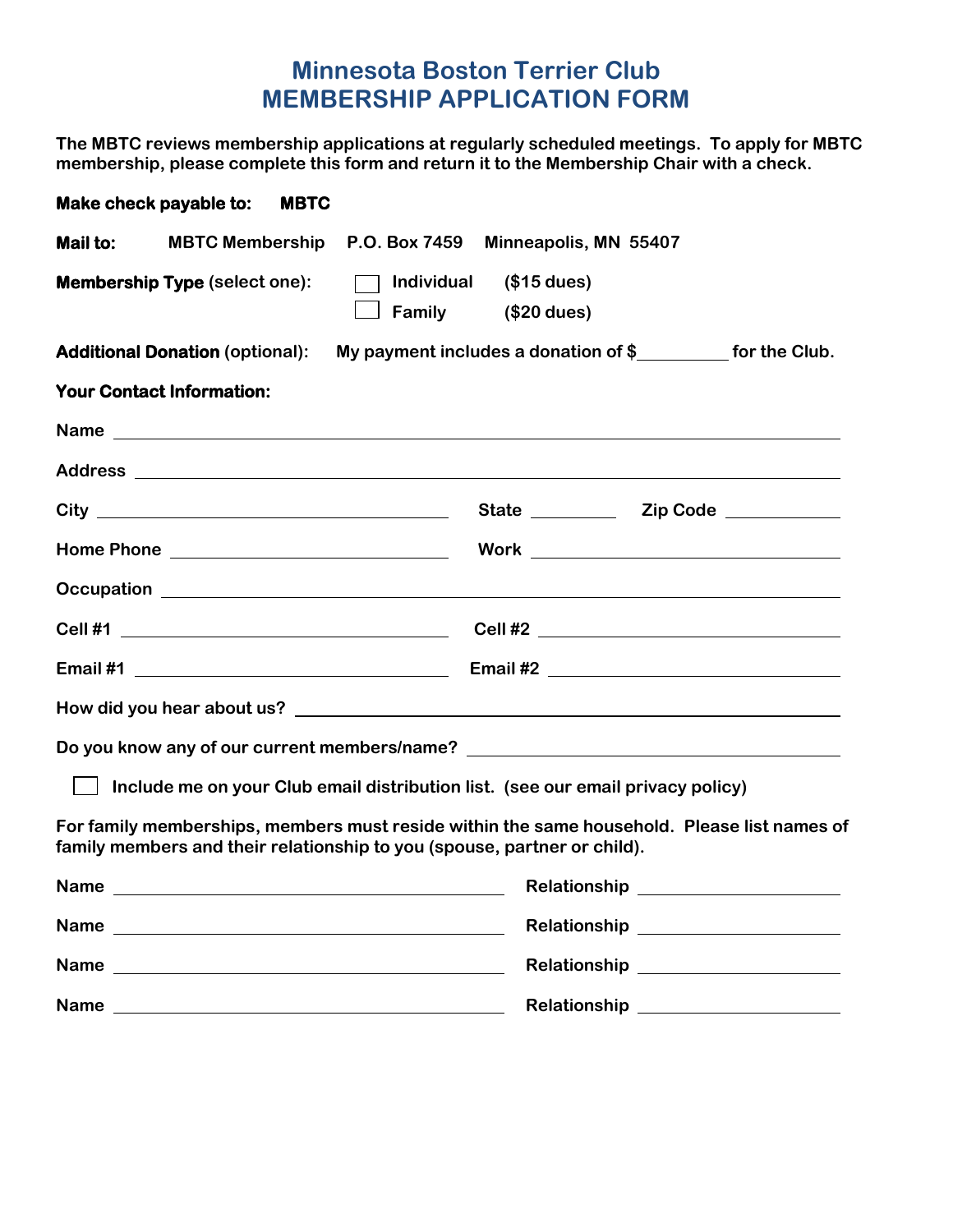|  | Your Pets: |
|--|------------|
|--|------------|

| <b>About You:</b>           |                                                                                                                                                                                                                                                                                                                  |  |              |                                                  |          |               |
|-----------------------------|------------------------------------------------------------------------------------------------------------------------------------------------------------------------------------------------------------------------------------------------------------------------------------------------------------------|--|--------------|--------------------------------------------------|----------|---------------|
| $\mathcal{L}_{\mathcal{A}}$ | I own one or more show dogs.                                                                                                                                                                                                                                                                                     |  |              | I have puppies for sale periodically.            |          |               |
| $\mathsf{L}$                | I breed dogs for profit.                                                                                                                                                                                                                                                                                         |  |              | I own one or more dogs as pets.                  |          |               |
| $\Box$                      | I currently compete in agility, rally, etc.                                                                                                                                                                                                                                                                      |  |              |                                                  |          |               |
|                             | Interests: Check all that apply                                                                                                                                                                                                                                                                                  |  |              |                                                  |          |               |
|                             | <b>Learning about Bostons in General</b>                                                                                                                                                                                                                                                                         |  |              | <b>Learning about Dog Fostering Process</b>      |          |               |
|                             | Learning about the Dog Adoption Process                                                                                                                                                                                                                                                                          |  | $\Box$       | Learning about nutrition for your dog            |          |               |
|                             | Learning the health issues of Boston Terriers                                                                                                                                                                                                                                                                    |  | $\mathbf{I}$ | Learning about Agility, Showing, Rally, Training |          |               |
|                             | I'm interested in breeding dogs                                                                                                                                                                                                                                                                                  |  |              |                                                  |          |               |
|                             |                                                                                                                                                                                                                                                                                                                  |  |              |                                                  |          |               |
|                             | The above information is true and accurate. I agree to adhere to the policies, guidelines, Constitution<br>and By-Laws set forth by the Minnesota Boston Terrier Club, Inc., and the Code of Ethics of the<br>Boston Terrier Club of America. I understand that my membership is subject to the Club's approval. |  |              |                                                  |          |               |
|                             |                                                                                                                                                                                                                                                                                                                  |  |              |                                                  |          |               |
|                             | For Club Use Only:                                                                                                                                                                                                                                                                                               |  |              |                                                  |          |               |
|                             |                                                                                                                                                                                                                                                                                                                  |  |              |                                                  | Accepted | <b>Denied</b> |
|                             |                                                                                                                                                                                                                                                                                                                  |  |              |                                                  | Accepted | <b>Denied</b> |
|                             | NOTE: All membership types are reviewed by the Board of Directors.                                                                                                                                                                                                                                               |  |              |                                                  |          |               |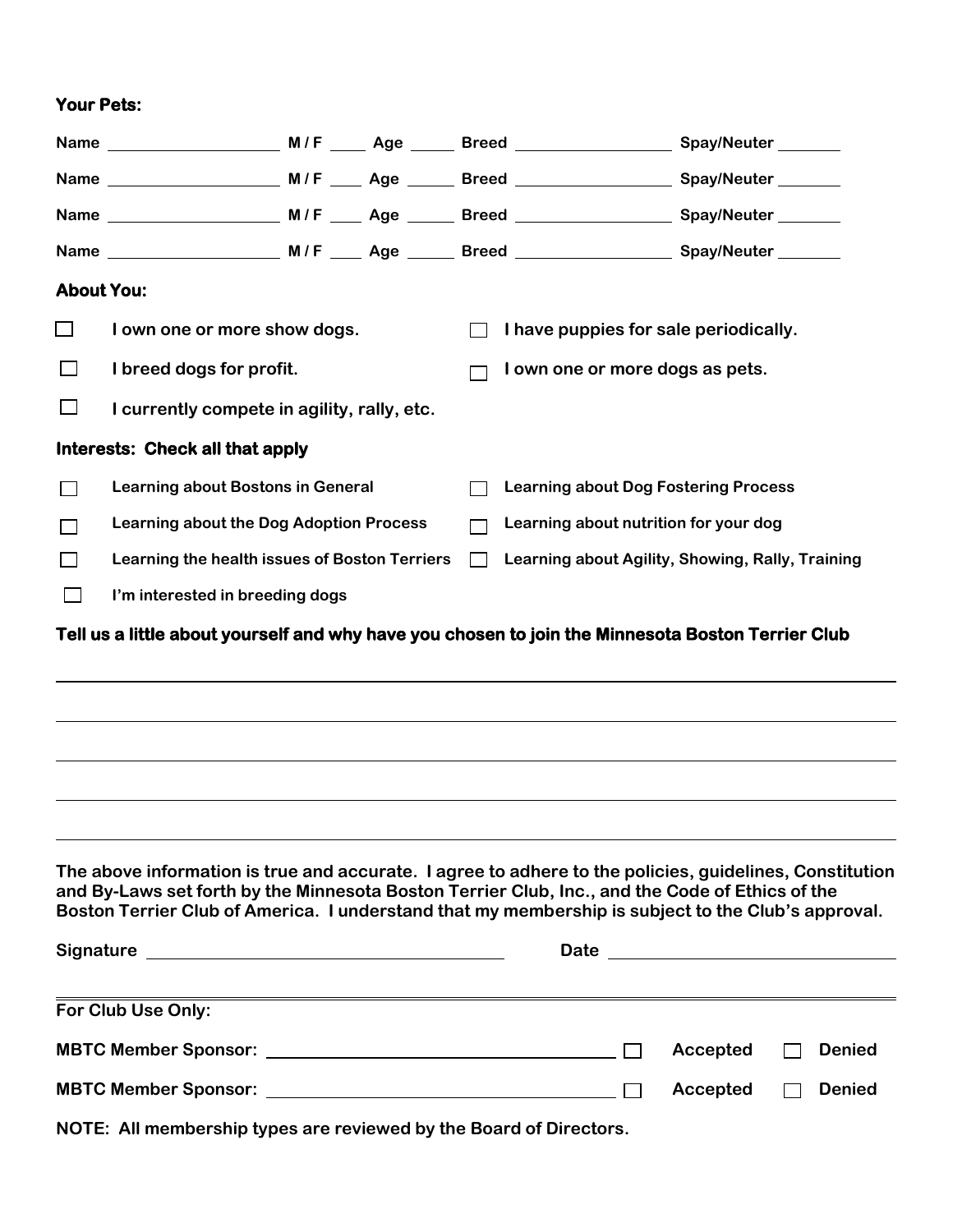# **Can You Help? We Need Your Talents**

#### **Please check one or more. This does not commit you to an event or project. However, we may call for help or advice on occasion. No obligation required.**

| Have you trained dogs?                           |                                             |                       | Yes |             | <b>No</b> |
|--------------------------------------------------|---------------------------------------------|-----------------------|-----|-------------|-----------|
| Worked with "hard to handle" dogs?               |                                             |                       | Yes |             | <b>No</b> |
| Have you ever fostered / adopted a dog?          |                                             |                       | Yes |             | No        |
| Would you consider fostering a dog?              | If yes, training sessions will be provided. |                       | Yes |             | <b>No</b> |
| Do you have programming / web site skills?       |                                             |                       | Yes |             | <b>No</b> |
| Do you have skills in planning and organization? |                                             |                       | Yes |             | <b>No</b> |
| Sales experience?                                |                                             |                       | Yes |             | No        |
| Advertising / marketing experience?              |                                             |                       | Yes |             | No        |
| <b>Writing experience?</b>                       |                                             |                       | Yes |             | No        |
| Phone experience?                                |                                             |                       | Yes |             | <b>No</b> |
| Are you a crafter?                               | <b>Stamping</b><br><b>Knitting</b>          | Sewing<br>Photography |     | Woodworking |           |
| Other:                                           |                                             |                       |     |             |           |
|                                                  |                                             |                       |     |             |           |

### **Tentative Events Scheduled**

#### **Please consider joining us at one or more of these events. When you attend an event, you will talk about your Boston Terrier and your experiences with this wonderful breed.**

|            | Check one or more events if you are interested in obtaining additional information and/or would like to |
|------------|---------------------------------------------------------------------------------------------------------|
| volunteer. |                                                                                                         |

| February – Pet Expo. This is a wonderful fundraiser, held at the Minneapolis Convention Center. Free admission for |
|--------------------------------------------------------------------------------------------------------------------|
| all participants. Our booth requires friendly Bostons. All dogs must work well with other dogs and children.       |
|                                                                                                                    |

|  | May – National Specialty Show. Call and join the caravan for the Boston Terrier National Specialty. Get your dog |  |
|--|------------------------------------------------------------------------------------------------------------------|--|
|  | ready for competition in Rally, Obedience and Conformation.                                                      |  |

 **August - Picnic / Dog Birthday Party. A fun membership event for you and the dogs.** 

| and the state of the state of the |                                                                              | August – Boston Terrier Specialty Show. This is our biggest annual event. We need help in all areas and it is a lot of |
|-----------------------------------|------------------------------------------------------------------------------|------------------------------------------------------------------------------------------------------------------------|
|                                   | fun. The more people that can give a few hours, the better the show will be. |                                                                                                                        |

- **August – Minnesota State Fair. Free parking and a chance to show off your Boston Terrier to the public. People friendly dogs are required.**
- **October – Halloween Party. Help us plan for a fun costume contest and games.**
- **1** December Holiday Party. A chance for just the humans to get out and socialize.